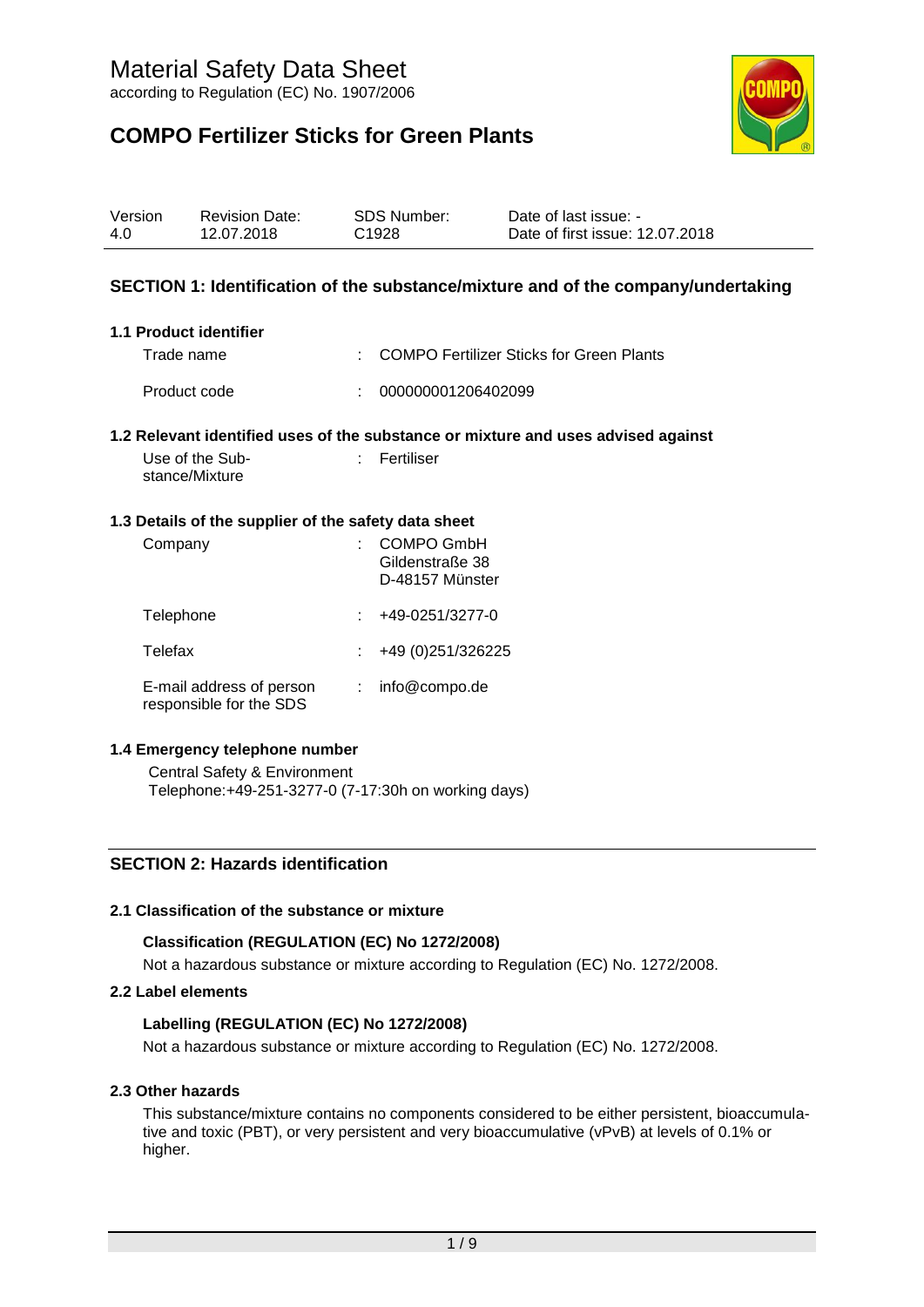## **COMPO Fertilizer Sticks for Green Plants**



| Version | <b>Revision Date:</b> | <b>SDS Number:</b> | Date of last issue: -           |
|---------|-----------------------|--------------------|---------------------------------|
| 4.0     | 12.07.2018            | C <sub>1928</sub>  | Date of first issue: 12.07.2018 |

## **SECTION 3: Composition/information on ingredients**

#### **3.2 Mixtures**

| Chemical nature             |   | Mixture<br>Fertiliser                                                  |
|-----------------------------|---|------------------------------------------------------------------------|
| <b>Hazardous components</b> |   |                                                                        |
| <b>Remarks</b>              | ÷ | No dangerous ingredients according to Regulation (EC) No.<br>1907/2006 |

## **SECTION 4: First aid measures**

#### **4.1 Description of first aid measures**

| If inhaled              | : Move to fresh air.<br>If symptoms persist, call a physician.                                                                                                               |
|-------------------------|------------------------------------------------------------------------------------------------------------------------------------------------------------------------------|
| In case of skin contact | : Wash off with soap and plenty of water.<br>If symptoms persist, call a physician.                                                                                          |
| In case of eye contact  | : Remove contact lenses.<br>Rinse immediately with plenty of water, also under the eyelids,<br>for at least 15 minutes.<br>If eye irritation persists, consult a specialist. |
| If swallowed            | Do NOT induce vomiting.<br>Clean mouth with water and drink afterwards plenty of water.<br>If symptoms persist, call a physician.                                            |

#### **4.2 Most important symptoms and effects, both acute and delayed**

## **4.3 Indication of any immediate medical attention and special treatment needed**

Treatment : Treat symptomatically.

## **SECTION 5: Firefighting measures**

# **5.1 Extinguishing media** Suitable extinguishing media : Product is compatible with standard fire-fighting agents.

## **5.2 Special hazards arising from the substance or mixture**

| Specific hazards during fire- |  | As the product contains combustible organic components, fire |
|-------------------------------|--|--------------------------------------------------------------|
| fighting                      |  | will produce dense black smoke containing hazardous prod-    |
|                               |  | ucts of combustion (see section 10).                         |
|                               |  | In the event of fire and/or explosion do not breathe fumes.  |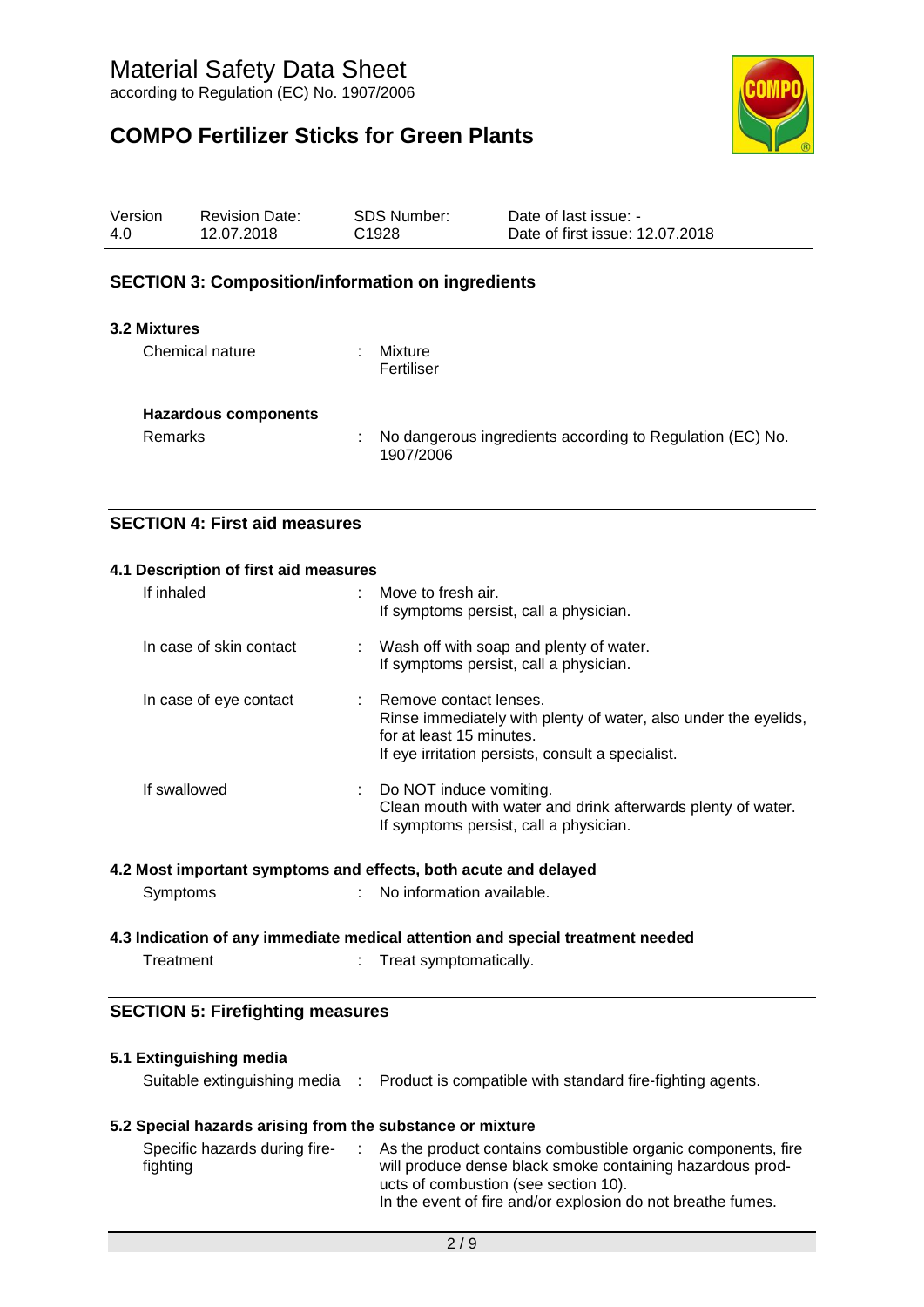**COMPO Fertilizer Sticks for Green Plants**



| Version | <b>Revision Date:</b> | <b>SDS Number:</b> | Date of last issue: -           |
|---------|-----------------------|--------------------|---------------------------------|
| -4.0    | 12.07.2018            | C <sub>1928</sub>  | Date of first issue: 12.07.2018 |

#### **5.3 Advice for firefighters**

| Special protective equipment<br>for firefighters | ÷ | Use personal protective equipment. Wear self-contained<br>breathing apparatus for firefighting if necessary.                                                                                                               |
|--------------------------------------------------|---|----------------------------------------------------------------------------------------------------------------------------------------------------------------------------------------------------------------------------|
| Further information                              |   | : Prevent fire extinguishing water from contaminating surface<br>water or the ground water system.<br>Fire residues and contaminated fire extinguishing water must<br>be disposed of in accordance with local regulations. |

#### **SECTION 6: Accidental release measures**

| 6.1 Personal precautions, protective equipment and emergency procedures |  |                                                                                   |  |  |
|-------------------------------------------------------------------------|--|-----------------------------------------------------------------------------------|--|--|
| Personal precautions                                                    |  | : No special precautions required.<br>Avoid contact with skin, eyes and clothing. |  |  |
| CO Existence and all consecutions                                       |  |                                                                                   |  |  |

#### **6.2 Environmental precautions**

| Environmental precautions |  | Do not flush into surface water or sanitary sewer system. |
|---------------------------|--|-----------------------------------------------------------|
|---------------------------|--|-----------------------------------------------------------|

### **6.3 Methods and material for containment and cleaning up**

| Methods for cleaning up | : Use mechanical handling equipment.<br>Prevent further leakage or spillage.                           |
|-------------------------|--------------------------------------------------------------------------------------------------------|
|                         | Wipe up with absorbent material (e.g. cloth, fleece).<br>After cleaning, flush away traces with water. |

#### **6.4 Reference to other sections**

For personal protection see section 8., For disposal considerations see section 13.

## **SECTION 7: Handling and storage**

#### **7.1 Precautions for safe handling**

| Advice on safe handling                            |   | : Take notice of the directions of use on the label.<br>Handle in accordance with good industrial hygiene and safety<br>practice.<br>Avoid contact with skin, eyes and clothing.<br>Avoid inhalation of vapour or mist.<br>Wash hands before breaks and at the end of workday. |
|----------------------------------------------------|---|--------------------------------------------------------------------------------------------------------------------------------------------------------------------------------------------------------------------------------------------------------------------------------|
| Advice on protection against<br>fire and explosion | ÷ | Keep away from open flames, hot surfaces and sources of<br>ignition.                                                                                                                                                                                                           |
| Hygiene measures                                   |   | General industrial hygiene practice. Wash hands before<br>breaks and at the end of workday. Keep away from food and<br>drink.                                                                                                                                                  |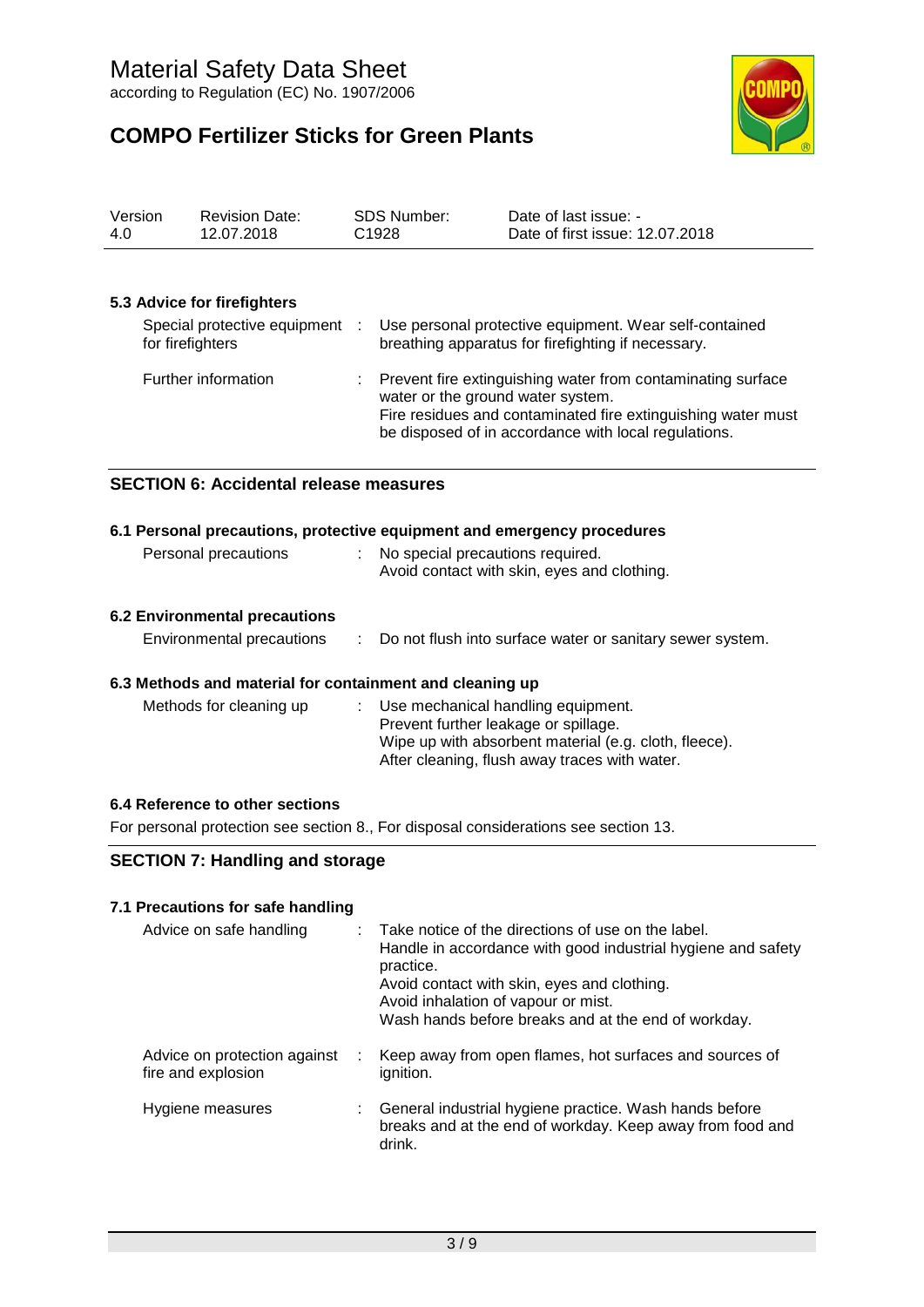**COMPO Fertilizer Sticks for Green Plants**



| Version<br>4.0 |                 | <b>Revision Date:</b><br>12.07.2018                              | <b>SDS Number:</b><br>C <sub>1928</sub>        | Date of last issue: -<br>Date of first issue: 12.07.2018                                                                           |
|----------------|-----------------|------------------------------------------------------------------|------------------------------------------------|------------------------------------------------------------------------------------------------------------------------------------|
|                |                 | 7.2 Conditions for safe storage, including any incompatibilities |                                                |                                                                                                                                    |
|                |                 | Requirements for storage<br>areas and containers                 |                                                | : Keep out of the reach of children. Store in original container.<br>Keep tightly closed in a dry, cool and well-ventilated place. |
|                |                 | Advice on common storage                                         | : Keep away from food and drink.<br>materials. | Keep away from oxidizing agents and strongly acid or alkaline                                                                      |
|                |                 | Storage class (TRGS 510)                                         | : 11, Combustible Solids                       |                                                                                                                                    |
|                | perature        | Recommended storage tem- : 5 - 30 °C                             |                                                |                                                                                                                                    |
|                | Specific use(s) | 7.3 Specific end use(s)                                          |                                                | Always read the label and product information before use.                                                                          |

## **SECTION 8: Exposure controls/personal protection**

## **8.1 Control parameters**

#### **8.2 Exposure controls**

| Personal protective equipment<br>Eye protection |   | not required under normal use<br>Avoid contact with eyes.             |
|-------------------------------------------------|---|-----------------------------------------------------------------------|
| Hand protection                                 |   |                                                                       |
| <b>Remarks</b>                                  | ÷ | not required under normal use<br>Skin should be washed after contact. |
| Skin and body protection                        |   | Long sleeved clothing                                                 |
| Respiratory protection                          |   | not required<br>Do not breathe vapours or spray mist.                 |

## **SECTION 9: Physical and chemical properties**

#### **9.1 Information on basic physical and chemical properties**

| Appearance          | solid                                             |
|---------------------|---------------------------------------------------|
| Colour              | various                                           |
| Odour               | odourless                                         |
| pH                  | : ca. $4 - 5.5$ (20 °C)<br>Concentration: 100 g/l |
| Melting point/range | No data available                                 |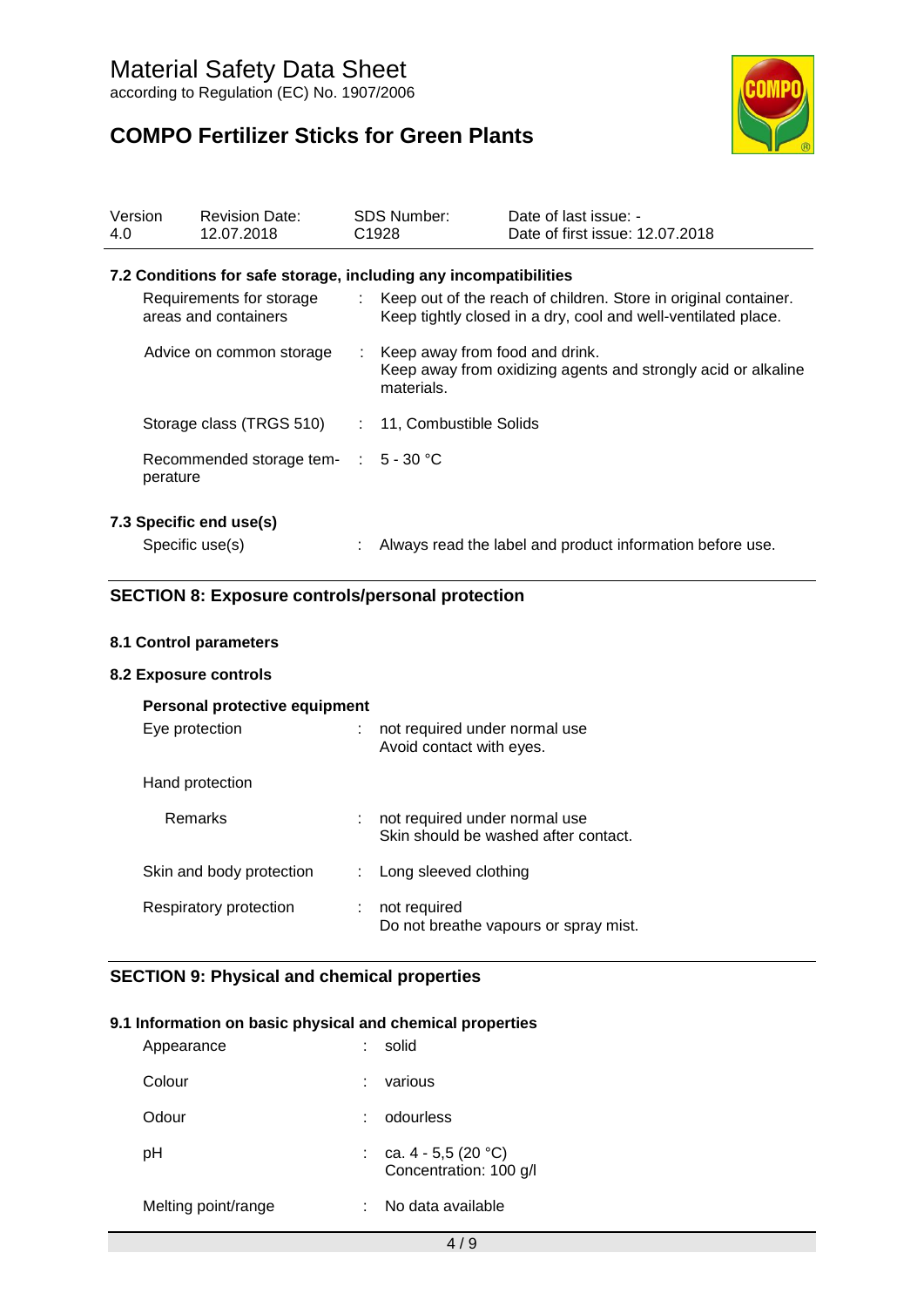

## **COMPO Fertilizer Sticks for Green Plants**

| Version<br>4.0 |                 | <b>Revision Date:</b><br>12.07.2018                                     | C <sub>1928</sub> | <b>SDS Number:</b>                  | Date of last issue: -<br>Date of first issue: 12.07.2018   |
|----------------|-----------------|-------------------------------------------------------------------------|-------------------|-------------------------------------|------------------------------------------------------------|
|                |                 |                                                                         |                   |                                     |                                                            |
|                |                 | Boiling point/boiling range                                             |                   | : Not applicable                    |                                                            |
|                |                 | Flammability (solid, gas)                                               |                   | : not auto-flammable                |                                                            |
|                |                 | Upper explosion limit / Upper : No data available<br>flammability limit |                   |                                     |                                                            |
|                |                 | Lower explosion limit / Lower : No data available<br>flammability limit |                   |                                     |                                                            |
|                | Density         |                                                                         |                   | : ca. 1,0 g/cm <sup>3</sup> (20 °C) |                                                            |
|                | Solubility(ies) | Water solubility                                                        |                   | $:$ soluble                         |                                                            |
|                |                 | Decomposition temperature                                               | ÷                 | $>130$ °C                           | Stable at normal ambient temperature and pressure.         |
|                |                 | <b>Explosive properties</b>                                             |                   | Not explosive                       |                                                            |
|                |                 | Oxidizing properties                                                    |                   |                                     | : The substance or mixture is not classified as oxidizing. |

#### **9.2 Other information**

No data available

## **SECTION 10: Stability and reactivity**

#### **10.1 Reactivity**

No dangerous reaction known under conditions of normal use.

#### **10.2 Chemical stability**

No decomposition if stored and applied as directed.

### **10.3 Possibility of hazardous reactions**

| Hazardous reactions |  |  | No dangerous reaction known under conditions of normal use. |  |
|---------------------|--|--|-------------------------------------------------------------|--|
|---------------------|--|--|-------------------------------------------------------------|--|

#### **10.4 Conditions to avoid**

| Conditions to avoid | Protect from frost, heat and sunlight. |
|---------------------|----------------------------------------|
|---------------------|----------------------------------------|

#### **10.5 Incompatible materials**

Materials to avoid : Strong acids and strong bases Strong oxidizing agents

#### **10.6 Hazardous decomposition products**

In case of fire hazardous decomposition products may be produced such as: Carbon dioxide (CO2), carbon monoxide (CO), oxides of nitrogen (NOx), dense black smoke.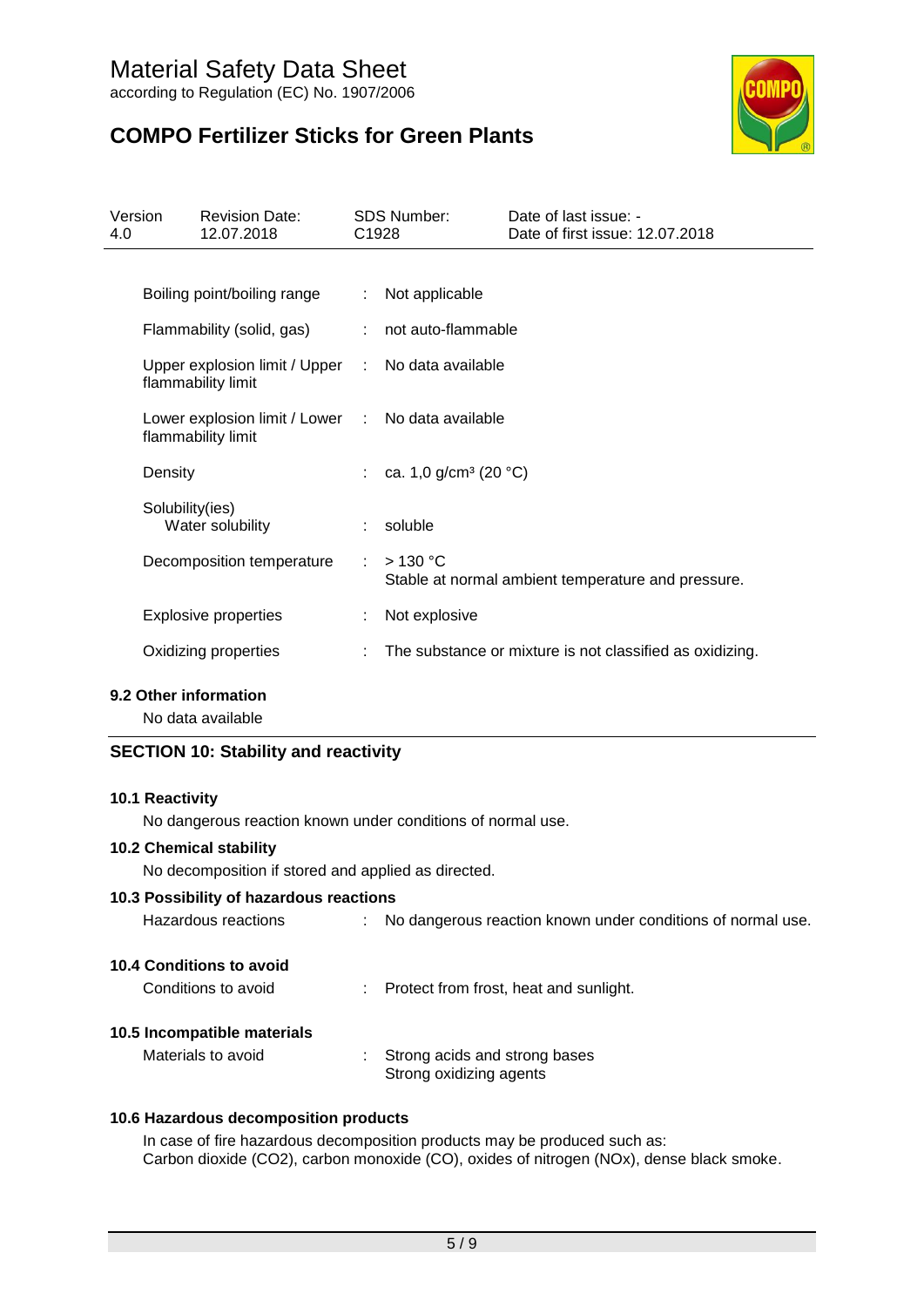## **COMPO Fertilizer Sticks for Green Plants**



| Version<br>4.0 |                 | <b>Revision Date:</b><br>12.07.2018          |   | <b>SDS Number:</b><br>C1928        | Date of last issue: -<br>Date of first issue: 12.07.2018                                                                     |
|----------------|-----------------|----------------------------------------------|---|------------------------------------|------------------------------------------------------------------------------------------------------------------------------|
|                |                 | <b>SECTION 11: Toxicological information</b> |   |                                    |                                                                                                                              |
|                |                 |                                              |   |                                    |                                                                                                                              |
|                |                 | 11.1 Information on toxicological effects    |   |                                    |                                                                                                                              |
|                |                 | <b>Acute toxicity</b>                        |   |                                    |                                                                                                                              |
|                | <b>Product:</b> |                                              |   |                                    |                                                                                                                              |
|                |                 | Acute oral toxicity                          |   | : LD50 (Rat): $> 2.000$ mg/kg      |                                                                                                                              |
|                |                 | <b>Skin corrosion/irritation</b>             |   |                                    |                                                                                                                              |
|                | Product:        |                                              |   |                                    |                                                                                                                              |
|                | Remarks         |                                              |   |                                    | : According to the classification criteria of the European Union,<br>the product is not considered as being a skin irritant. |
|                |                 | Serious eye damage/eye irritation            |   |                                    |                                                                                                                              |
|                | Product:        |                                              |   |                                    |                                                                                                                              |
|                | <b>Remarks</b>  |                                              |   |                                    | According to the classification criteria of the European Union,<br>the product is not considered as being an eye irritant.   |
|                |                 | <b>Respiratory or skin sensitisation</b>     |   |                                    |                                                                                                                              |
|                | <b>Product:</b> |                                              |   |                                    |                                                                                                                              |
|                | Result          |                                              |   | Does not cause skin sensitisation. |                                                                                                                              |
|                | Remarks         |                                              |   |                                    | Contains no hazardous ingredients according to GHS                                                                           |
|                |                 | <b>Germ cell mutagenicity</b>                |   |                                    |                                                                                                                              |
|                | <b>Product:</b> |                                              |   |                                    |                                                                                                                              |
|                | sessment        | Germ cell mutagenicity- As-                  | ÷ |                                    | Contains no ingredient listed as a mutagen                                                                                   |
|                |                 | Carcinogenicity                              |   |                                    |                                                                                                                              |
|                | Product:        |                                              |   |                                    |                                                                                                                              |
|                | ment            |                                              |   |                                    | Carcinogenicity - Assess- : Contains no ingredient listed as a carcinogen                                                    |
|                |                 | <b>Reproductive toxicity</b>                 |   |                                    |                                                                                                                              |
|                | Product:        |                                              |   |                                    |                                                                                                                              |
|                | sessment        | Reproductive toxicity - As-                  | ÷ |                                    | Contains no ingredient listed as toxic to reproduction                                                                       |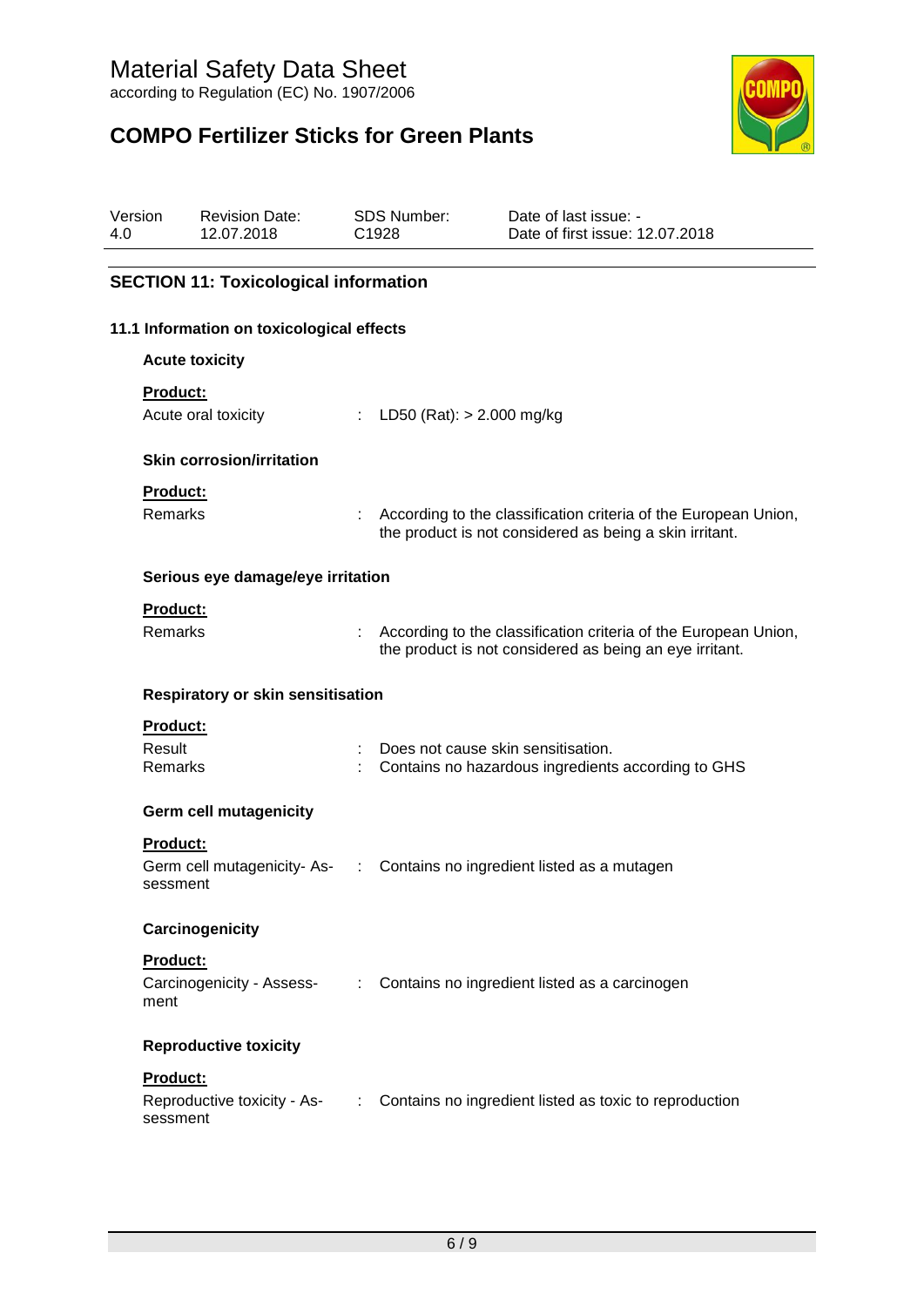## **COMPO Fertilizer Sticks for Green Plants**



| 4.0 | Version                | <b>Revision Date:</b><br>12.07.2018                      |    | <b>SDS Number:</b><br>C1928                        | Date of last issue: -<br>Date of first issue: 12.07.2018                                                                                                                                 |
|-----|------------------------|----------------------------------------------------------|----|----------------------------------------------------|------------------------------------------------------------------------------------------------------------------------------------------------------------------------------------------|
|     |                        | <b>STOT - single exposure</b>                            |    |                                                    |                                                                                                                                                                                          |
|     | <b>Product:</b>        |                                                          |    |                                                    |                                                                                                                                                                                          |
|     | Assessment             |                                                          |    | organ toxicant, single exposure.                   | The substance or mixture is not classified as specific target                                                                                                                            |
|     |                        | <b>STOT - repeated exposure</b>                          |    |                                                    |                                                                                                                                                                                          |
|     | <b>Product:</b>        |                                                          |    |                                                    |                                                                                                                                                                                          |
|     | Assessment             |                                                          |    | organ toxicant, repeated exposure.                 | The substance or mixture is not classified as specific target                                                                                                                            |
|     |                        | <b>SECTION 12: Ecological information</b>                |    |                                                    |                                                                                                                                                                                          |
|     | <b>12.1 Toxicity</b>   |                                                          |    |                                                    |                                                                                                                                                                                          |
|     | <b>Product:</b>        |                                                          |    |                                                    |                                                                                                                                                                                          |
|     |                        | Toxicity to fish                                         | t. | $LC50$ (Fish): $> 100$ mg/l<br>Exposure time: 48 h |                                                                                                                                                                                          |
|     |                        | Toxicity to daphnia and other :<br>aquatic invertebrates |    | Exposure time: 48 h<br>Test Type: static test      | EC50 (Daphnia (water flea)): > 100 mg/l                                                                                                                                                  |
|     |                        | 12.2 Persistence and degradability                       |    |                                                    |                                                                                                                                                                                          |
|     | <b>Product:</b>        |                                                          |    |                                                    |                                                                                                                                                                                          |
|     |                        | Biodegradability                                         |    |                                                    | Remarks: Expected to be biodegradable                                                                                                                                                    |
|     |                        | 12.3 Bioaccumulative potential                           |    |                                                    |                                                                                                                                                                                          |
|     | Product:               |                                                          |    |                                                    |                                                                                                                                                                                          |
|     |                        | Bioaccumulation                                          |    |                                                    | Remarks: Bioaccumulation is unlikely.                                                                                                                                                    |
|     |                        | 12.4 Mobility in soil<br>No data available               |    |                                                    |                                                                                                                                                                                          |
|     |                        | 12.5 Results of PBT and vPvB assessment                  |    |                                                    |                                                                                                                                                                                          |
|     |                        |                                                          |    |                                                    |                                                                                                                                                                                          |
|     | Product:<br>Assessment |                                                          | ÷  | 0.1% or higher.                                    | This substance/mixture contains no components considered<br>to be either persistent, bioaccumulative and toxic (PBT), or<br>very persistent and very bioaccumulative (vPvB) at levels of |

## **12.6 Other adverse effects**

No data available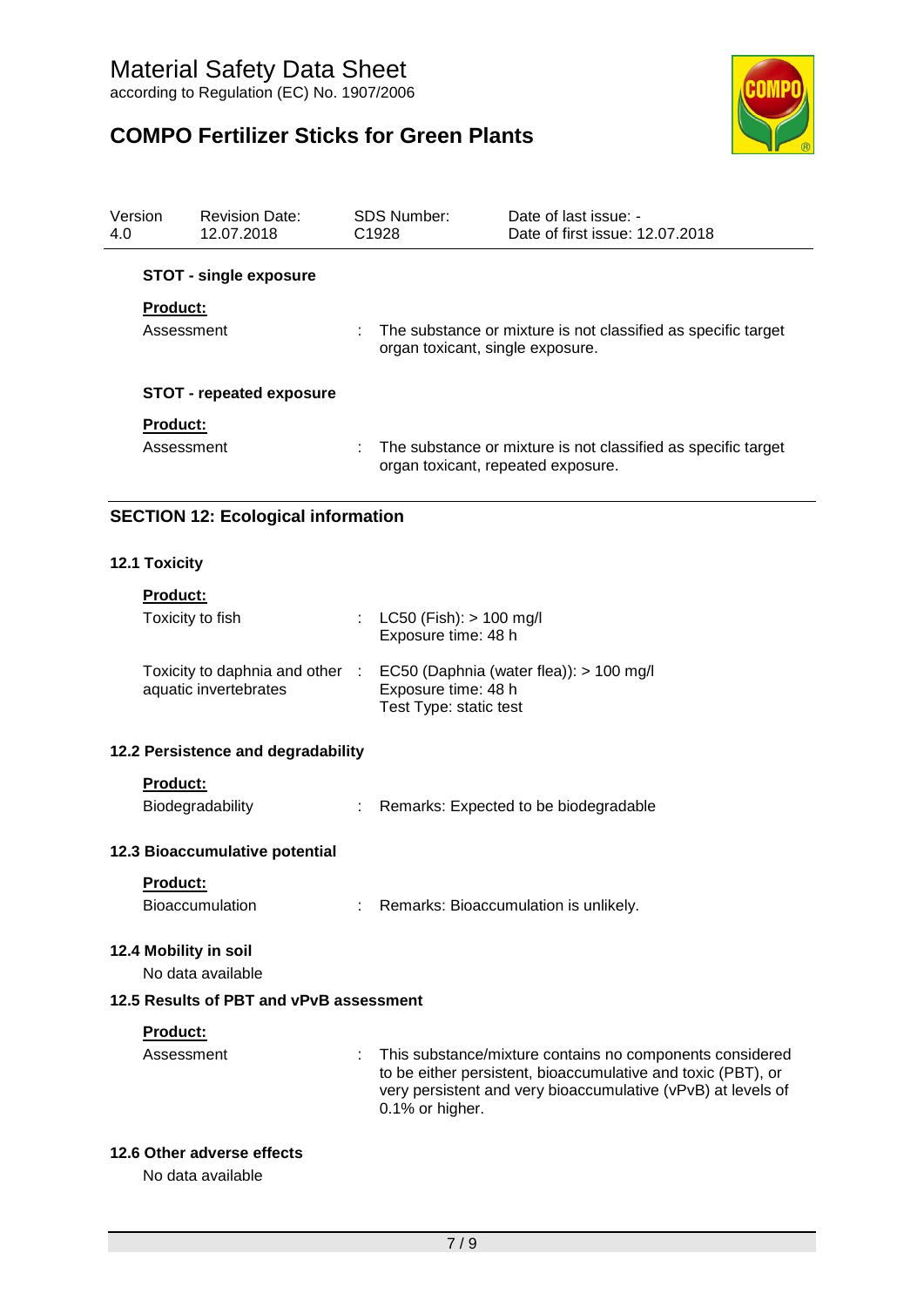**COMPO Fertilizer Sticks for Green Plants**



| Version | <b>Revision Date:</b> | <b>SDS Number:</b> | Date of last issue: -           |
|---------|-----------------------|--------------------|---------------------------------|
| 4.0     | 12.07.2018            | C <sub>1928</sub>  | Date of first issue: 12.07.2018 |

### **SECTION 13: Disposal considerations**

| 13.1 Waste treatment methods |                                                                                                                                                                                                                                                                                                                                                         |
|------------------------------|---------------------------------------------------------------------------------------------------------------------------------------------------------------------------------------------------------------------------------------------------------------------------------------------------------------------------------------------------------|
| Product                      | Do not flush into surface water or sanitary sewer system.<br>Dispose of contents/ container to an approved waste disposal<br>plant.<br>The waste codes are manufacturer's recommendations based<br>on the designated use of the product.<br>European Waste Catalog: 02 01 09 Waste of agricultural<br>chemicals other than those mentioned in 02 01 08. |
| Contaminated packaging       | Do not re-use empty containers.<br>Empty containers should be taken to an approved waste han-<br>dling site for recycling or disposal.                                                                                                                                                                                                                  |

## **SECTION 14: Transport information**

#### **14.1 UN number**

Not regulated as a dangerous good

#### **14.2 UN proper shipping name**

Not regulated as a dangerous good

#### **14.3 Transport hazard class(es)**

Not regulated as a dangerous good

#### **14.4 Packing group**

Not regulated as a dangerous good

#### **14.5 Environmental hazards**

Not regulated as a dangerous good

#### **14.6 Special precautions for user**

Not applicable

## **14.7 Transport in bulk according to Annex II of Marpol and the IBC Code**

Not applicable for product as supplied.

## **SECTION 15: Regulatory information**

#### **15.1 Safety, health and environmental regulations/legislation specific for the substance or mixture**

Water contaminating class : WGK 1 slightly water endangering (Germany)

### **15.2 Chemical safety assessment**

A Chemical Safety Assessment is not required for this substance.